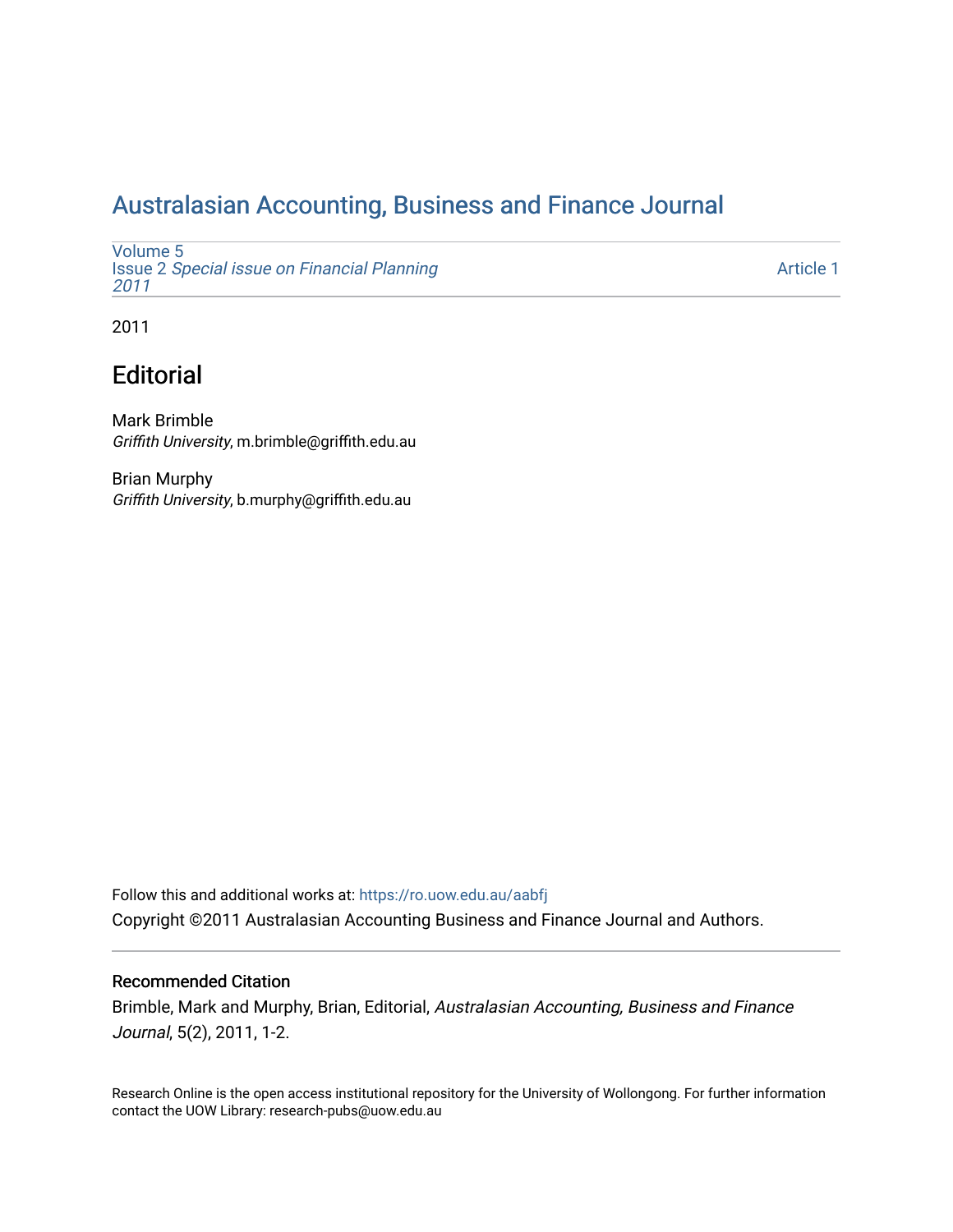## **Editorial**

## **Abstract**

The financial planning industry is at a critical phase of its development. The industry is still in its infancy and yet the impact of financial advice is far reaching in our society. After many years of rapid, yet dislocated, growth and various controversies, the industry is embarking on a fascinating journey towards becoming a profession. Recently the move to a fee for service basis of operation, mandatory professional indemnity insurance, formal codes of conduct and higher barriers to entry in regards to educational and professional experience requirements are key signs of development of a financial planning profession for the future.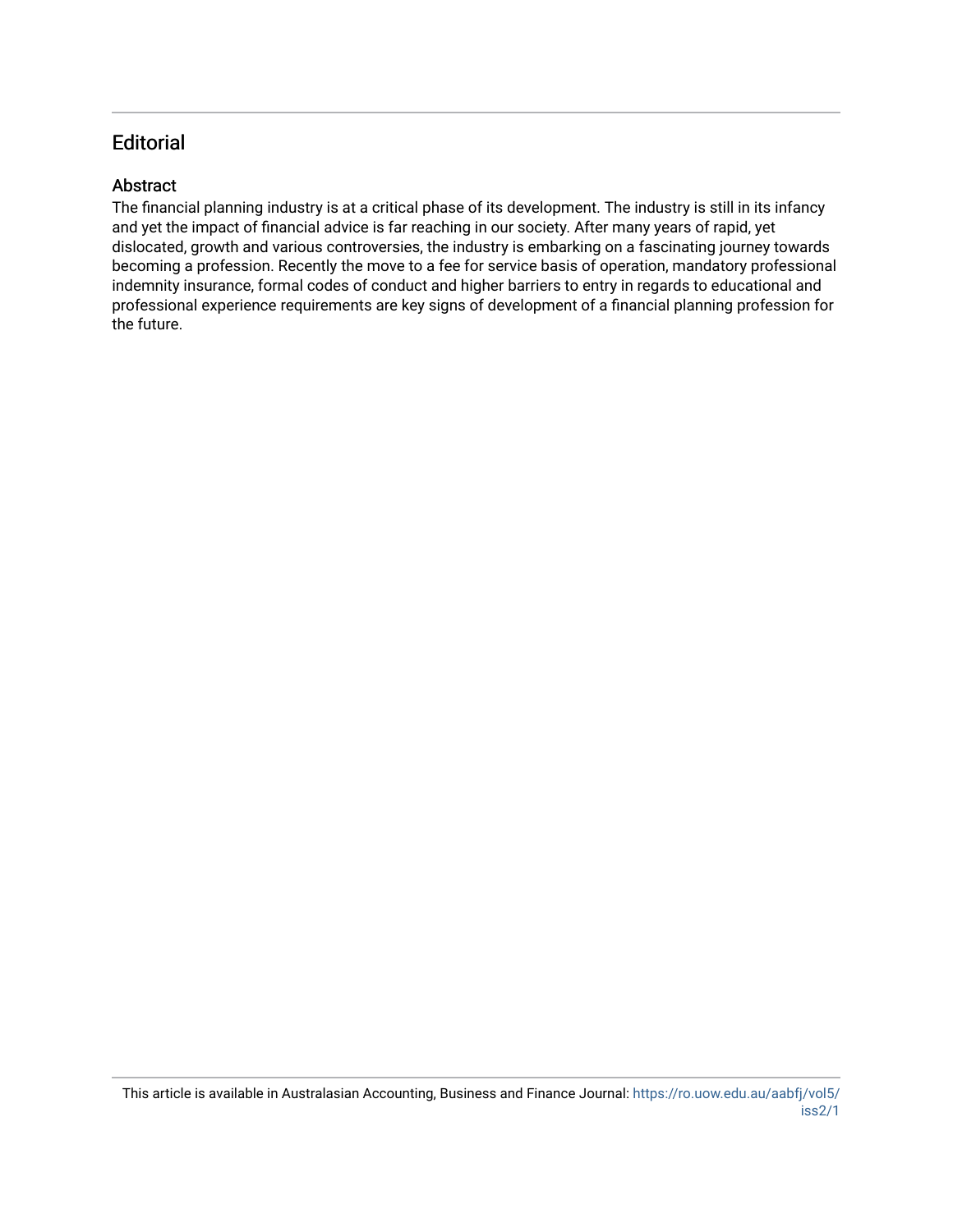

# **Editorial - Volume 5, Issue 2.**

**Mark Brimble1, Brian Murphy2**

The financial planning industry is at a critical phase of its development. The industry is still in its infancy and yet the impact of financial advice is far reaching in our society. After many years of rapid, yet dislocated, growth and various controversies, the industry is embarking on a fascinating journey towards becoming a profession. Recently the move to a fee for service basis of operation, mandatory professional indemnity insurance, formal codes of conduct and higher barriers to entry in regards to educational and professional experience requirements are key signs of development of a financial planning profession for the future.

In addition to tertiary education programs, an active academe to develop and deliver the education and research programs is a key element in the process of development of such a profession. Academic research into financial planning issues and pedagogical research into the education of financial planners is beginning to emerge as the general interest in financial planning at the tertiary level grows and the number of academics engaged in it also expands. It is therefore fitting that the Australian Accounting, Business and Finance Journal has published a special edition on financial planning. This is the second special edition on financial planning, the first being volume 3, issue 1, 2009 and another is planned for volume 6 issue 3 in 2012, providing an excellent outlet for quality research in financial planning.

This edition is marked by its diversity with papers covering superannuation, financial literacy, financial education, client-planner relationships and the impact of the terminology used in the industry. This makes for interesting reading, but also illustrates the broad interests of researchers in the financial planning arena, and the significant opportunities for further research that exist. It is evident that research in financial planning is truly interdisciplinary in its approach and has an exciting future for collaborative research.

The lead article in this issue (Gallery, Newton & Palm 2011) examines the critical issue of investment choice in superannuation. In particular, the paper presents a framework of factors that influence investment choice decisions in relation to superannuation with the aim of informing the design of financial education programs that attempt to inform and engage superannuation fund members.This paper is very topical given the recommendations of the Cooper review to be implemented by Government this year.

The second paper (Ntalianis & Wise 2011) continues with the superannuation education theme and examines the views of superannuation fund members on the educational resources provided by their fund. They investigate the use of these resources to determine the demographics of fund members that are less (more) likely to utilise this educational information and are therefore at greater (less) risk of poor retirement planning.

<sup>1&</sup>lt;br>
<sup>1</sup> Griffith University m.brimble@griffith.edu.au <sup>2</sup> Griffith University